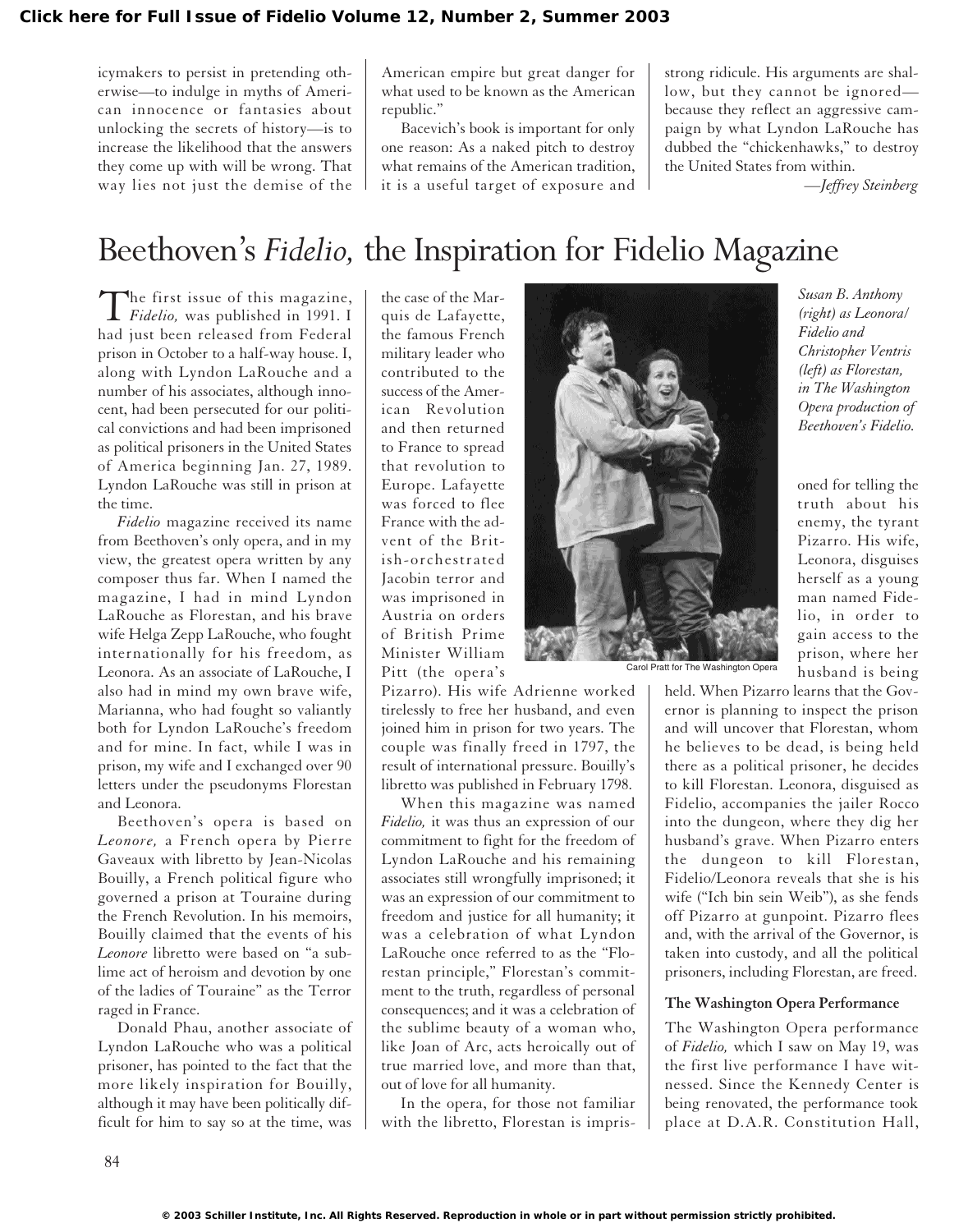where the acoustics, although improved, were still inadequate. The performance itself was musically excellent, with some exceptions, in part owing to the acoustics. Especially beautiful were Leonora's "Abscheulicher! Wo eilst du hin?" aria by Susan B. Anthony; the prisoners' chorus "O Welche Lust, in



The biggest problem with the performance was the fact that it was not performed in period costumes. As the director, Francesca Zambello, has reported, she and the costume designer, Anita Yavich, modelled the dress on that of Eastern European people during the 1950's, 1960's, and 1970's, with prisoners and captors in shades of gray, steel blue, khaki, and black. The prison guards, for example, were in uniforms based on those of the Nazis, Soviets, and Israelis.

In Zambello's words, "Writing 200 years ago, Beethoven addressed topics and emotions that last throughout the



*Prison guards surround inmates in this modern-dress production.*

ages. Is there anyone in the last few months especially who hasn't thought about the nature of heroes and villains, about good and evil? . . . The story is set in Seville, but might just as well be Colombia, Chechnya, or anywhere in the Middle East."

Because there is no orchestra pit at D.A.R. Constitution Hall, the orchestra played off stage, behind the facade of a prison wall. This perhaps contributed to the perceived need to stage exaggerated activity during the Overture and throughout the performance. This activity included guards walking down the aisles with German shepherd police dogs, and the breaking up of a demon-

stration in front of the prison, during which Florestan is arrested and Leonora left beaten on stage. This activity actually made it impossible to listen to Beethoven's music. Especially distracting, was the strip searching of three prisoners and their assassination off stage during a later scene.

Of course, the problem with such efforts to make a performance "relevant" to a modern audience is, that the original is already universal, based upon the principle of metaphor. The modernist staging, because it is literal, actually has the effect of destroying the metaphorical quality of the opera. The mind of the individual member of the audience is much more capable of grasping the universal implications of the opera, than a literal or symbolic staging, which actually limits the imagination.

On the other hand, the staging at the end of the opera was not as destructive, but had an opposite, positive effect, which was quite liberating. As the political prisoners were freed, they were greeted by their wives, and wave upon wave of children running down the aisles of the theater and onto the stage, to greet their liberated fathers.

### **The Sublime**

From the very beginning of the opera, Beethoven makes it clear that, as was the case of LaRouche and his asso-